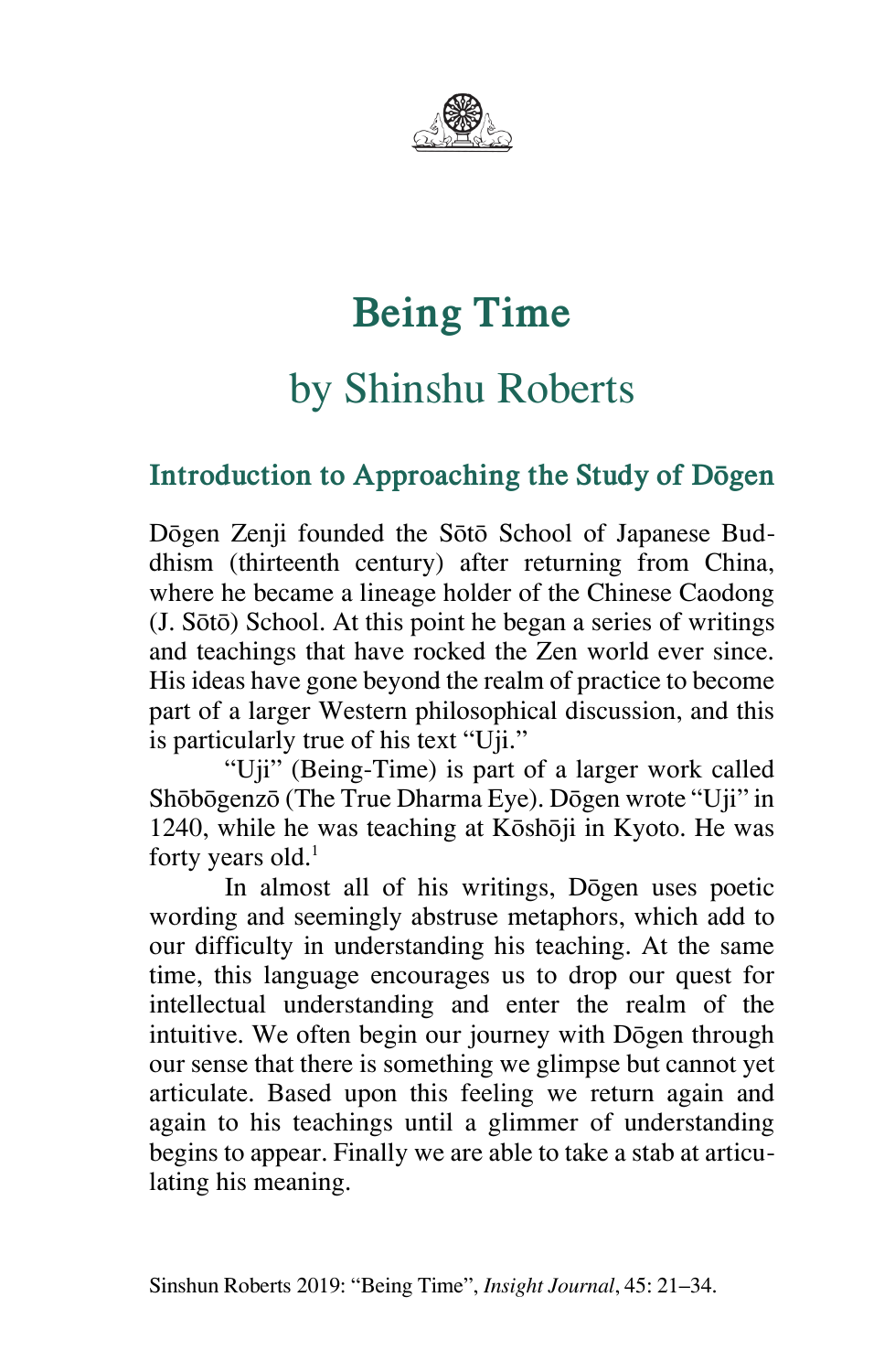We must persevere and meet Dōgen. Meeting him includes the intellectual process of understanding the basic meaning of the text. My focus in this book is twofold: first, to explore the meaning of Dōgen's thesis in order to understand the basic flow of the text and, second, to give examples of ways to apply Dōgen's understanding to our practice. In some ways, the first task seems more difficult than the second. And of course, the second depends upon the first.

### **Going beyond the Intellectual**

Ultimately, as practitioners, we must move beyond an intellectual deconstruction of Dōgen and enter the realm of practice. We take up Dōgen's teaching in our everyday life as a kōan and ask, "How does this apply to my life?" until we gain insight into his teaching. Intellectual understanding is only a beginning. To progress, we must have a deep faith in Dōgen's understanding and its practice application … Our understanding must be organic and reflect the truth of our situation as individuals.

Dōgen's teachings do apply to our everyday life. His intention is to bring us back to our true nature within the context of daily experience. I think that the difficulty we experience with his language will bring us closer to this goal if we approach his teaching with faith, intelligence, and an open mind. Because Dōgen is not easy to understand, the difficulties we encounter with the text may free us from our preconceived ideas about practice-realization. We have to work with Dōgen and open our minds to his point of view.

Dōgen's vision is vast and holds the many threads of reality's presencing in a coherent whole. A friend once told me that his teacher said "no one can understand Dōgen, so you shouldn't try." I agree that it is probably impossible to completely penetrate Dōgen's mind and heart on the subject of this life. But I do not agree that we should give up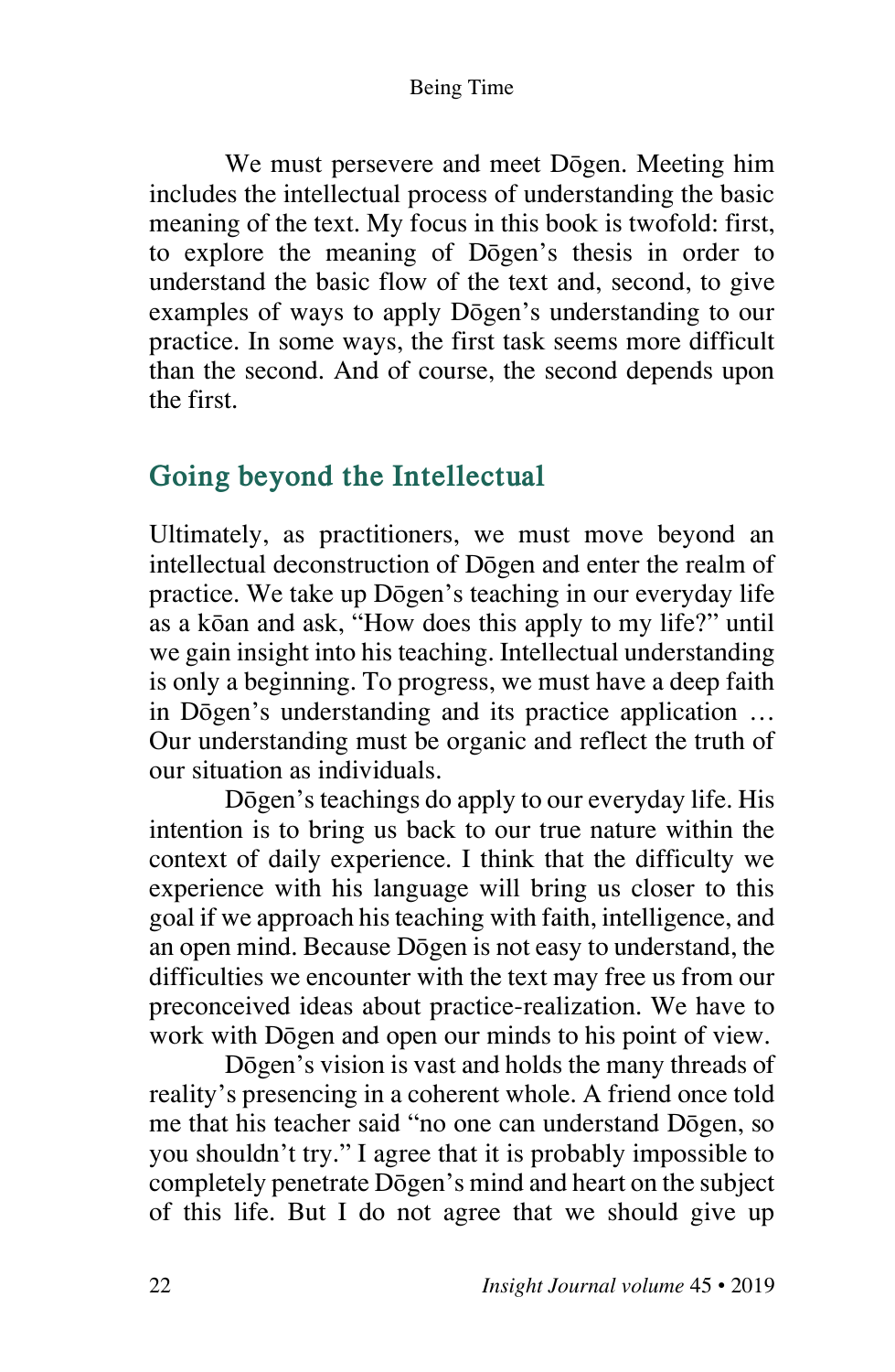working to share his vision. For me, Dōgen's writings are encouraging as well as challenging. Dōgen wrote:

Not limited by language, It is ceaselessly expressed; So, too, the way of letters Can display but not exhaust it.<sup>2</sup>

"Uji" is a display of being-time that cannot exhaust the truth of being-time. But the beauty of Dōgen's language is that it offers so many possibilities and yet still manages to push us toward a particular understanding. His words compel us to enter into the "what" of our own experience, forcing us to go beyond concepts. He both engages the intellect and frees the intellect; he picks up reality, shows it to us, and then drops us back into the soup of life.

My approach to the text has been to have faith that his teaching is knowable and true in daily life. Dōgen's teaching can inform how I drive my car as much as it informs formal practice. How could it be otherwise? What would be the point of presenting a teaching that only applied to some rarefied situation?

## **Excerpt from Chapter 14: Time Passing**

Being-time has the virtue of seriatim passage  $[i, k\bar{\nu}\bar{\sigma}r\bar{\nu}a\bar{k}u]$ .<sup>3</sup> It passes from today to tomorrow, passes from today to yesterday, passes from yesterday to today, passes from today to today, passes from tomorrow to tomorrow, this because passing seriatim is a virtue of time. Past time and present time do not overlap or pile up in a row—and yet Qingyuan is time, Huangbo is time. Mazu and Shitou are times too. Since self and other are both times, practice and realization are times. "Entering the mud, entering the water" is time as well.<sup>4</sup>

Dōgen does not deny that time has the quality of sequential pas sage, but his understanding of its passage is not sequential. He writes that today becomes tomorrow, as well as yesterday. Or today can be yesterday becoming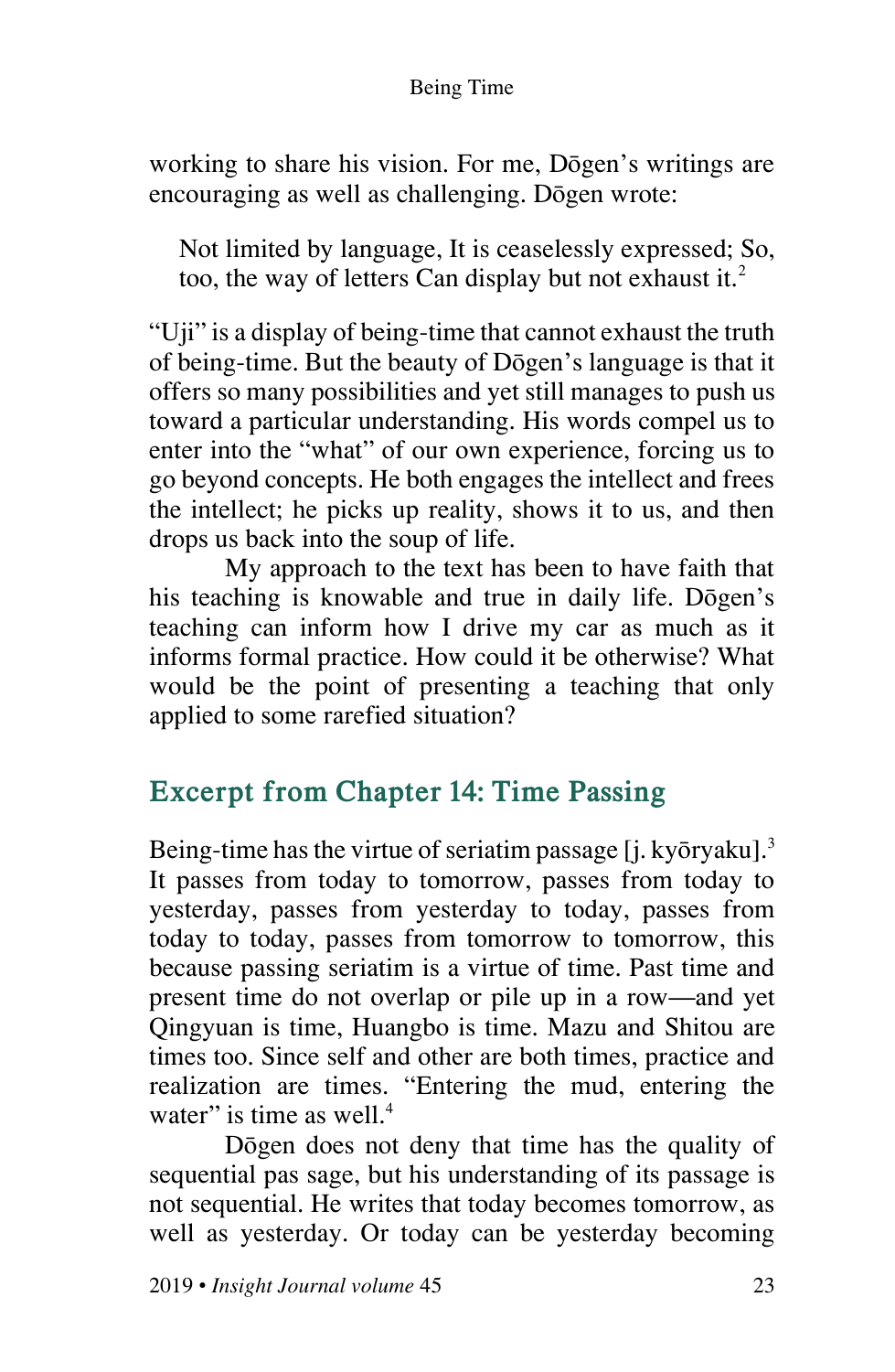today, which can just skip to becoming tomorrow. In other words, Dōgen's understanding of passage cannot be explained by sequential time. Joan Stambaugh writes about time: "Since it is not a static container or a rapid stream flowing inexorably by—since, more precisely, it is nothing by itself separate from being—it is to be found right in the middle of all beings."<sup>5</sup> Each independent time is also yesterday, today, and tomorrow all making passage as this time. Passage is not sequential in the way we think it might be, nor is it chaotic.

By naming specific individuals and events, Dōgen indicates passage through the independent aspect of dharmas. Time is not separate from being; time and being are two sides of one event. Dharmas are both a being-time and all being-time, as embodied in each being-time. A person is empty of a fixed identity and universal, yet simultaneously functions as a particular being-time. The problem arises when we try to fix these states as sequential and separate. Passage is life as process, not a life fixed and explicated.

Interpenetrating continuous practice or passage is being-time's virtue. Virtue is a buddha's golden radiance, and it is the goodness and compassion of each being's individual and continuous passage. This is because Dōgen's description of being-time's passage as virtue is based upon the idea that the interconnection of all things is the engine of altruistic response. Virtue is inherent in the structure of each being's true nature. A being-time becomes the totality of life living life at the juncture of time and being as this particular moment. It is the moment's total expression (self and all being simultaneously) that is passage; it is not time's passage alone. This passage of mutual and interpenetrating events or moments happens even when we try to force it into a particular shape. It is the forcing that is suffering. Forcing arises when we misunderstand the nature of beingtime or impermanence, thereby thinking we can impede or control its passage or transformation.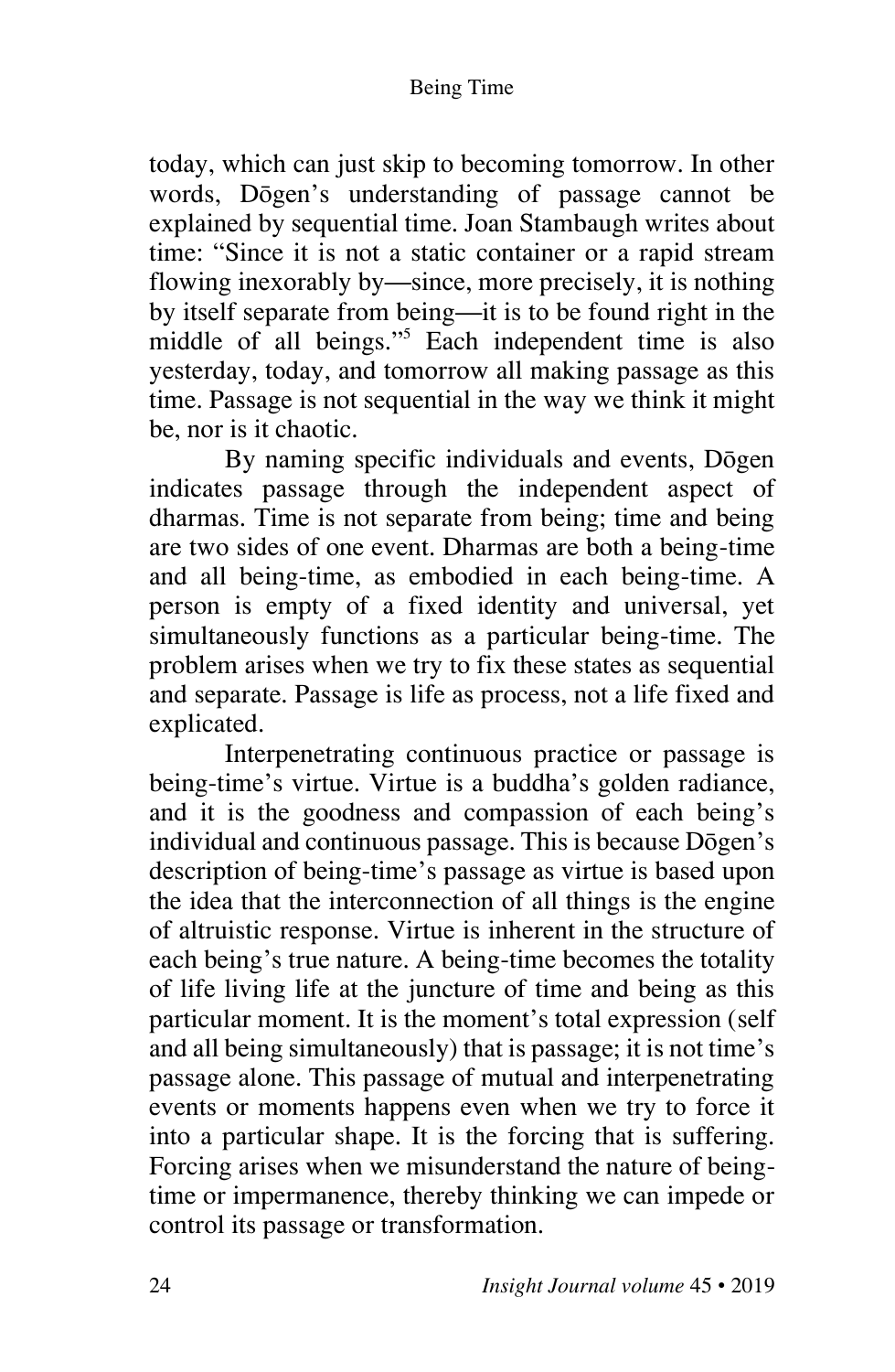## **How We Perceive Being-Time's Passage**

If time cannot be understood as a progression from past to present to future, what is it we experience as time? Time is our experience of a being-time's impermanence. Nevertheless we often can't see passage as it is happening in each moment. Perhaps this is so because we cannot perceive subtle change through our senses. When we do notice a being-time's passage, we understand it not as many simultaneous events' passage, but as one fixed moment of recognized change, such as "I am now old." We look at ourselves in the mirror and notice we look older or have become old. How did that happen? We imagine it happens over time, when we are not looking. Somehow it piles up, it accumulates, and then we see it. We exclaim, "Oh no, I have gray hair; I have wrinkles!" We perceive transformation as gradual (piling up) or sudden (without precedent), yet transformation is enacted as the mutual interdependence of all things and each thing expressed in each and every interpenetrating moment.

Shohaku Okumura writes, "There is always some gap between the actual experience of the present moment and our thoughts about the present moment and how we define it; the present moment is ungraspable even though it is the only actual moment of experience."<sup>6</sup> Before we can define a moment to ourselves, that moment is gone.

To compound matters we think that a moment defined is encapsulated. This is not true, as there is really no moment to capture. In the case of old age, we are making comparisons to a previous time when we were younger. From Dōgen's point of universally inclusive being-time, old age is a label and perhaps not a useful one. The actuality of our situation is the fluidity of "just this" as passage. Okumura continues with this thought when he writes, "There is nothing, no actual unit of time … The present does not exist and therefore time itself does not really exist."<sup>7</sup> Time is the continuous interactions, processes, or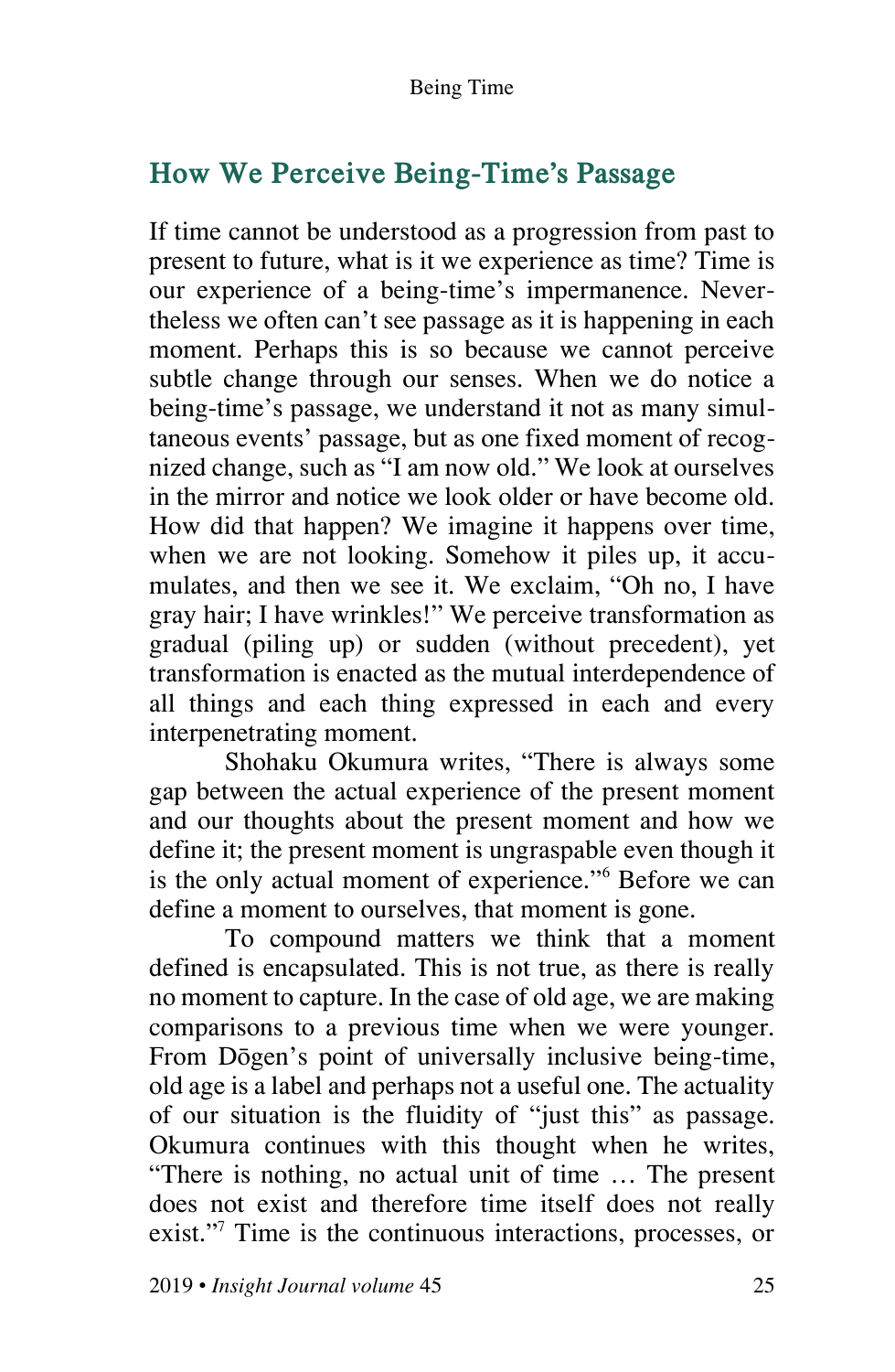changes during the passage of the various aspects of beingtime that can only be expressed in this moment, within the context of a particular dharma position.

Although we think of time as something separate from our own being, it resides in each particularity. When we speak of all being-time, that time is still particular to all being. And all being-time is still found in the particularity of each being-time. Finding our center of response at the intersection of time and being is important because this is how being-time interacts and expresses as the world, our world, making itself. Since we are part of this process, we must pay attention and actualize this moment's passage with all beings as our being-time. If we think practice can wait until the right time arrives, the time will never arrive. The time is now, being is now, continuously making the world. There is no beginning of this moment, nor is there an end. Everything is continuously simultaneously presencing.

### **Time Does Not Pile Up in a Row**

We might think that time is piling up or overlapping. We learn from Western psychology and Buddhist karmic theory that our experience is predicated upon past actions that define and determine our present situation. In this way, time seems to pile up and create a predetermined or habitual response. This overlapping and piling up seems to indicate a linear timeline, which can make us feel like victims of time's passage, instead of active participants in each moment.

Dōgen discusses the problems associated with events piling up in his fascicle "Dai Shugyō" (Great Practice). The topic is the kōan "Hyakujō and the Fox."<sup>8</sup> In the story a teacher is reborn over and over as a wild fox because he told a student that after enlightenment a person was not subject to cause and effect. In the kōan the old "fox" teacher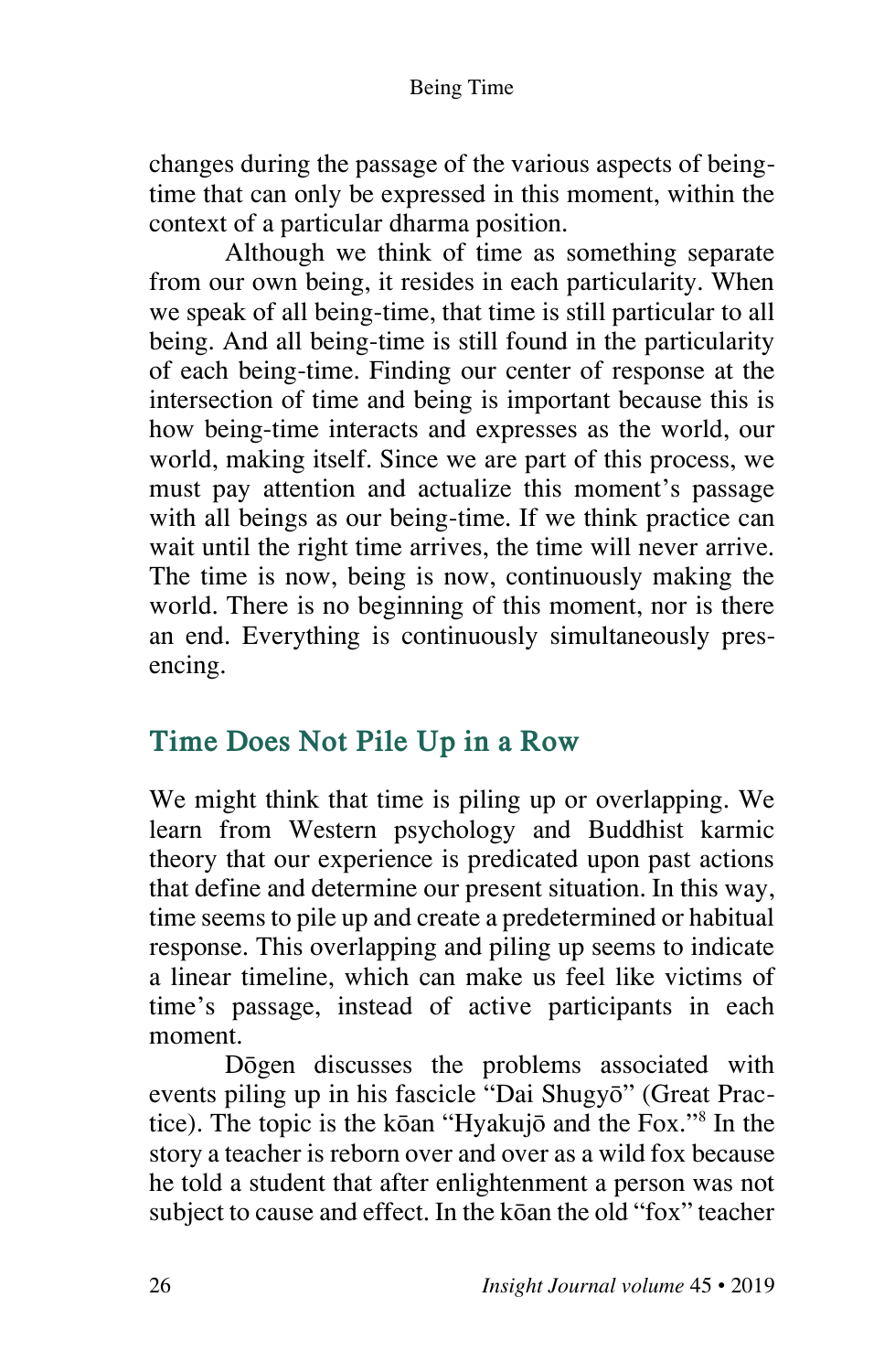is telling Master Hyakujō what has happened to him and asking for some relief from his condition. Hyakujō responds, "Do not be unclear about cause and effect."<sup>9</sup>

What Hyakujō warns against is misunderstanding karma as a piling up or cascade of events that trap us. Dōgen comments, "The meaning of … not being ignorant of cause and effect, is that because great practice is transcendent cause-and-effect itself, it gets rid of a body of a wild fox."<sup>10</sup>

What is transcended is not responsibility for one's misdeeds; rather it is the model of sequential piling up of one's actions in such a way that one is forced to react unskillfully in the future. Dōgen's "great practice" is the bodhisattva practice of incorporating and responding to the whole of our situation, thereby deeply seeing cause and effect. As soon as we return to the totality of this moment's complete expression, we are not caught by anything. Even though we are still subject to the repercussions of our past actions, we are free to respond skillfully in the present moment.

If we have been rude to someone in the past and that person is wary of us, our total participation in this moment of meeting that person will not necessarily take away the karma of our past meeting. What it will do is free us to respond skillfully in this situation. Since we are not caught by "piled up" or overlapping experiences, we are freed to enact the new paradigm of "great practice."

Another example: If you are playing baseball and you drop the ball, you don't let your mistakes "pile up." You must forget dropping the ball and be present for the next opportunity to catch the ball. Holding on to a past mistake will often hinder your ability to respond skillfully in the present, although you still file away your mistake and make adjustments. From the point of view of practice this would translate to making a mistake, acknowledging the mistake, atoning for that mistake, and moving on from the mistake.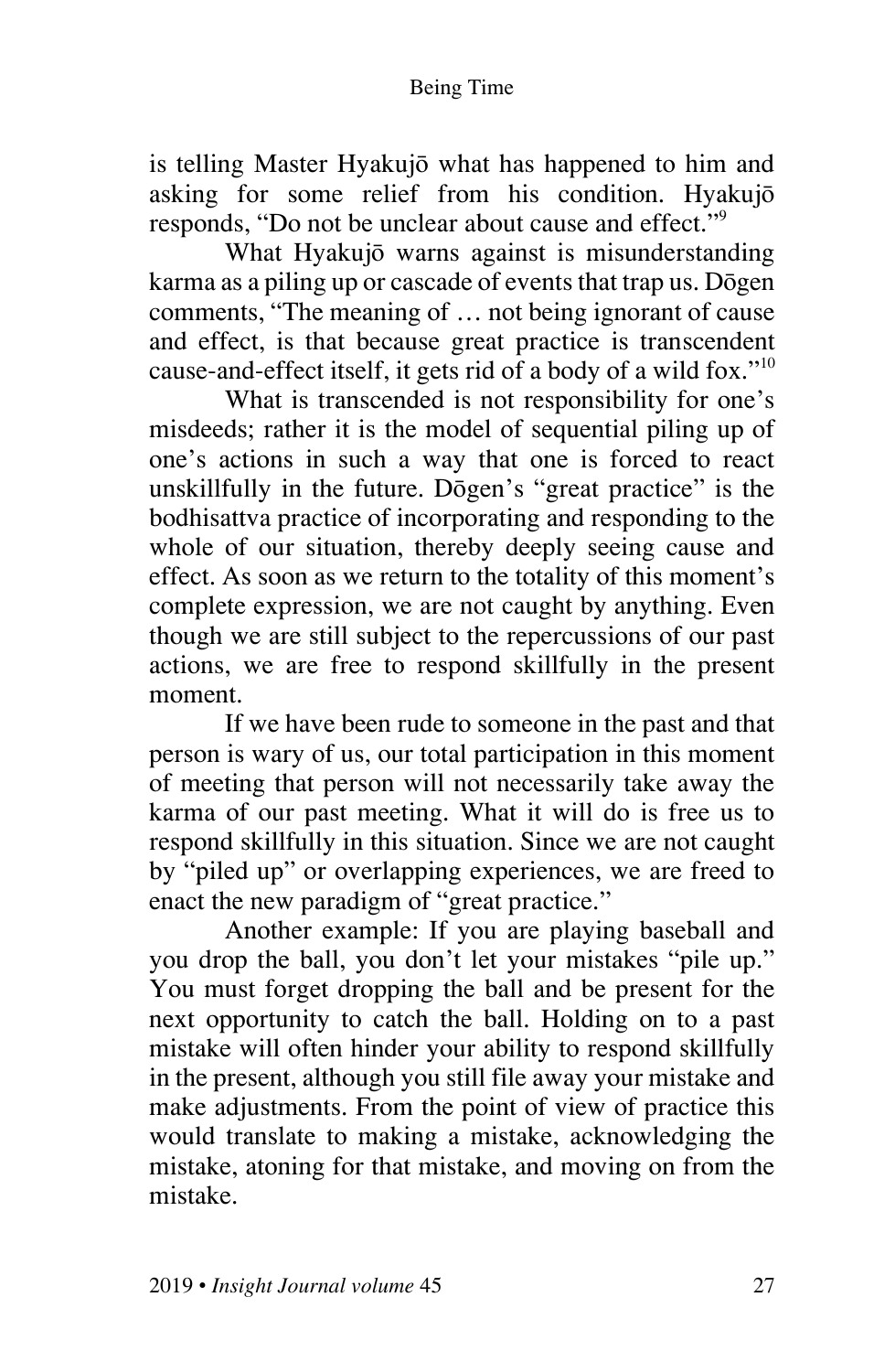In the fascicle "Yuibutsu Yobutsu" (Only a Buddha and a Buddha), Dōgen points out that our understanding of self can become a fixed idea of accumulated traits or experiences. He observes, for example, that spring, autumn, and ourselves are independent moments that are not the results of being piled up.<sup>11</sup> He writes, "This means that we cannot see the four elements and five aggregates<sup>12</sup> of the present as our self and we cannot trace them as someone else."<sup>13</sup> The self is both independent and the totality of all being-time. We are no-self and a particular self at the same time, caught by neither and more than both. In the case of practice-realization, we are not waiting for a particular set of experiences to line up or pile up, thereby creating the circumstances for realization. Realization is present in each moment. Realization is each moment. It is true that we may progress in our practice, but realization is not predicated upon a particular set of circumstances, since it is actualized being-time: a response to our current circumstances.

In concrete terms, this means we must engage and fulfill our understanding of practice in each moment, not putting it off. A student once said, "I know what is skillful, but I don't want to do it right now." This kind of procrastination usually arises when our small self is trying to avoid facing a situation that will cause us to look at our own faults. Dōgen wrote in Zuimonki (Record of Things Heard), "Just cast aside all affairs and devote yourself to the practice of the Way only. Do not have expectations of any later time [to practice]."<sup>14</sup>

## **Qingyuan, Huangbo, Mazu, and Shitou Are Time**

Qingyuan, Huangbo, Mazu, and Shitou are all Tang dynasty Chinese Zen masters. Steven Heine explains this passage:

By virtue of kyōryaku [passage], the lives of former Zen masters are not to be added up backwards in terms of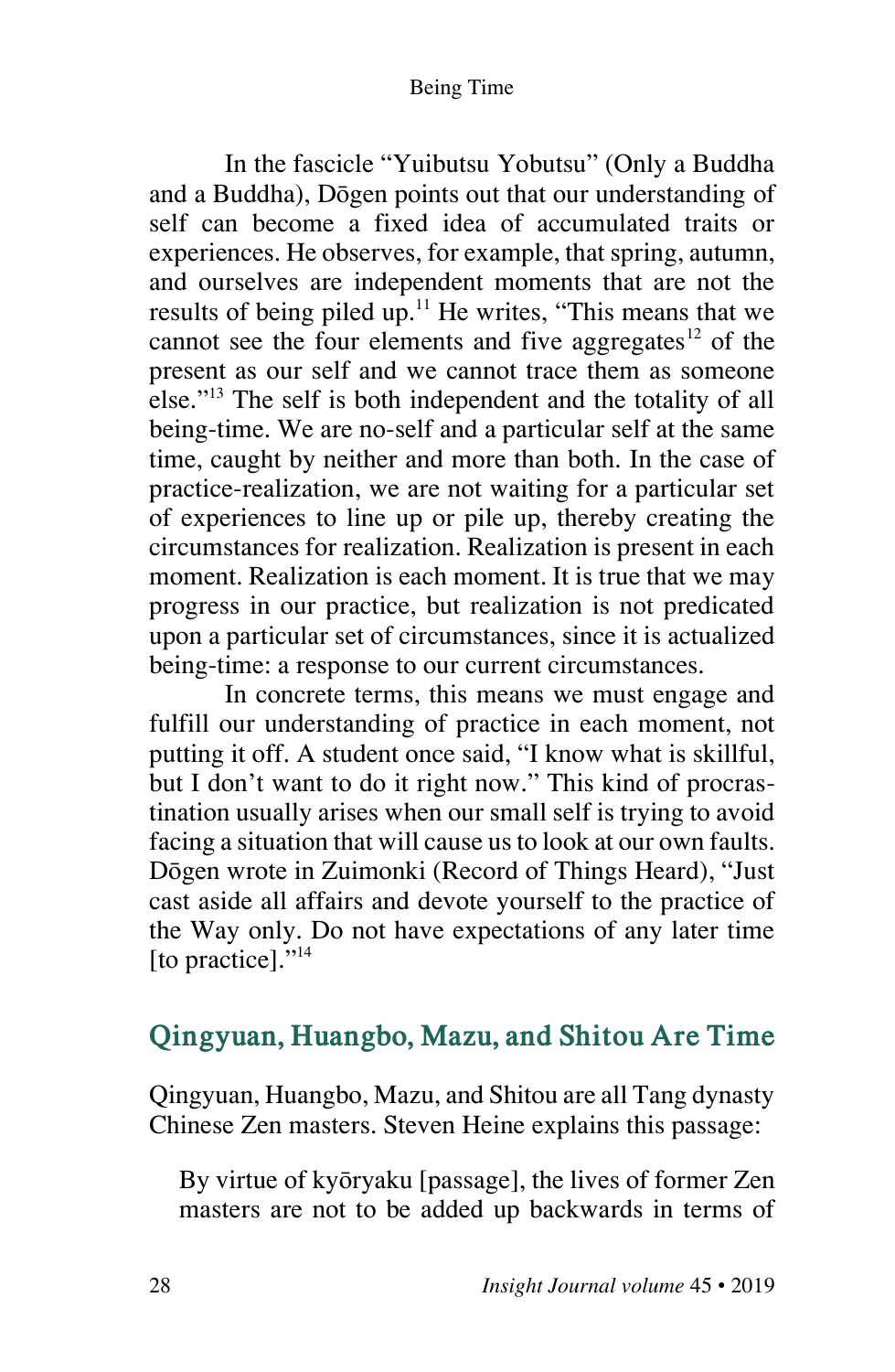chronological sequence, but are to be understood as interpenetrating occasions of the spontaneous manifestations and continuing transmission of being-time.<sup>15</sup>

Our activities have a life that is not bound by sequential time. Each expression of the Zen master is in response to a particular situation, yet it is embedded in the interpenetration and continuous transmission of the teachings. In "Busshō" (Buddha-Nature), Dōgen writes: Buddhas such as Kāśyapa and Śākyamuni inherited the capacity that the Fourth and Fifth Patriarchs' utterances mu-buddha-nature have to totally restrict [ordinary understanding of buddhanature]."<sup>16</sup> From the standpoint of sequential time what Daoxin and Hongren (the fourth and fifth ancestors) understood could not be the inheritance of Kāśyapa and Śākyamuni, because Kāśyapa and Śākyamuni lived hundreds of years before the fourth and fifth Zen ancestors. Yet, the mutually interpenetrating passage of being-time is not restricted by notions of time passing from past to present to future in the way we imagine.

Mu-buddha-nature<sup> $i\bar{i}$ </sup> was not a phrase that Śākyamuni Buddha, the founder of Buddhism, used to describe the nature of reality. Nevertheless, the is-ness of mu-buddha-nature was fully present in the time of Śākyamuni. In that way, what the fourth and fifth ancestors transmitted was also the "inheritance of Kāśyapa and Śākyamuni." Dōgen makes a similar statement in "Den-e" (Transmission of the Robe):

A kasāya<sup>18</sup> [buddha's robe] transmitted by buddha ancestors is authentically transmitted from buddha to buddha without fail … In authentically transforming the past, present, and future, a kashaya is transmitted from past to present, from present to future, from present to past, from past to past, from present to present, from future to future, from future to present, from future to past. It is authentic transmission only between buddha and buddha.<sup>19</sup>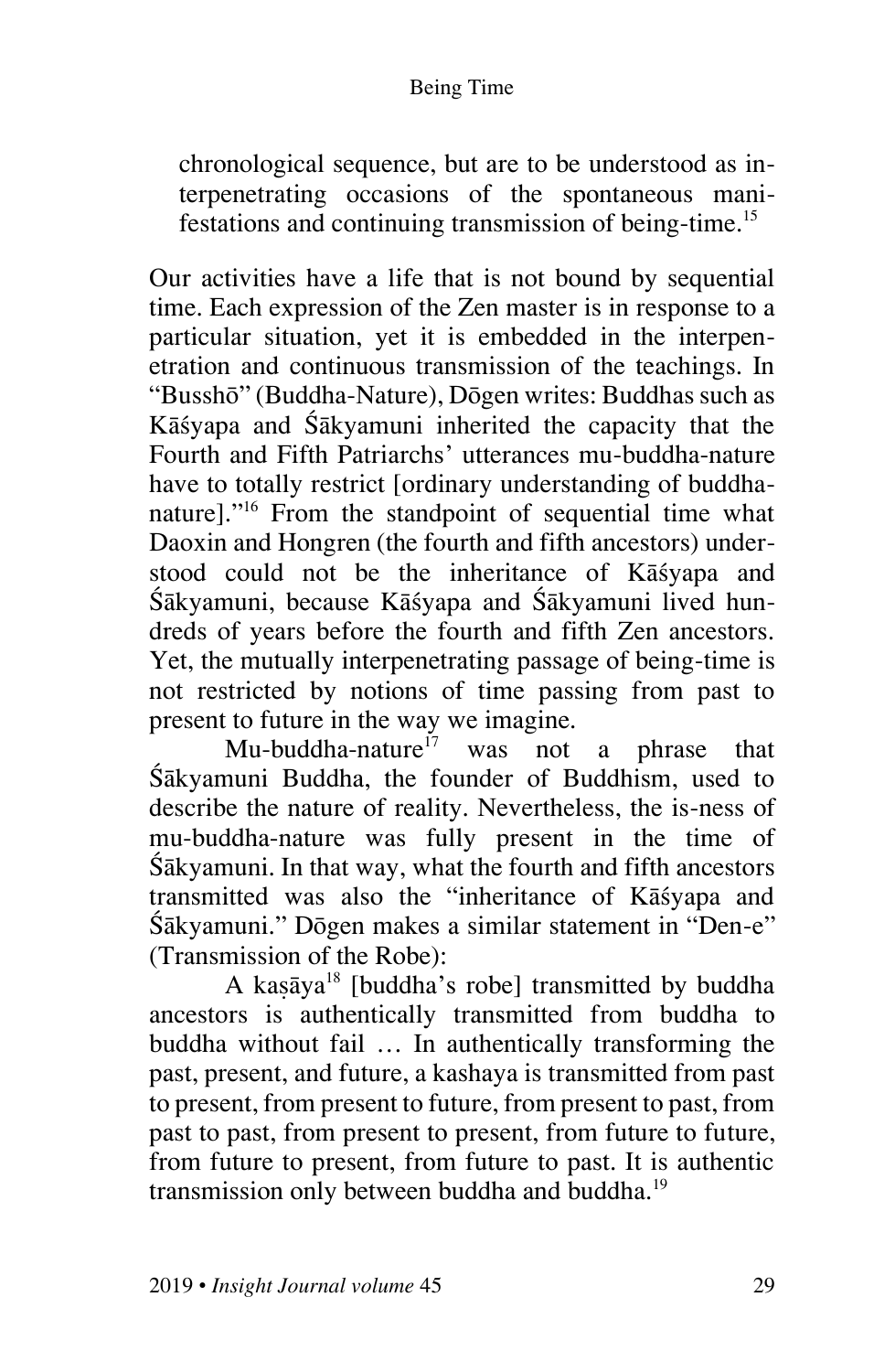Here, again, Dōgen writes about a non-sequential transmission of the particular being- time of the kas $\bar{a}$ ya as all being-time. What is transmitted is each person's understanding of mu-buddha-nature or being-time, which is more than the sequential boundaries of either self or time.

## **Moving a Moment Along: Entering the Mud and Water**

What exactly does this passage of "Uji" say about the relationship between a single dharma position and the passage of time? Dōgen puts his emphasis on the action and response of this moment.<sup>20</sup> which he calls practicerealization or entering the mud and water. Universal interpenetrating dynamism moves each moment along as enacted by the simultaneity of a particular independent being, self, or moment, and the moment's entirety. In plain English this refers to the interactions of our daily lives.

We greet each moment as it is. We don't add the preconceived ideas and the fixations we cling to as we try to define and control each experience. We have to let all that go and just be present with the one hundred grasses. This is total dynamic functioning or making the world. When we meet each person, moment, or particularity, we are not thinking of our life as a succession of piled-up moments. We engage each encounter afresh, not being pulled around by the past or future. Total presencing is so important for practice-realization that zazen is considered the primary dharma gate for its enactment. We sit because this dharma gate gives us a chance of directly experiencing the universality of this dualistic life. Zazen is the nonintellectual foundational activity of Sōtō Zen.

We also enact our understanding in every action of daily life by entering the mud and water. A bodhisattva's arena, like the often given example of the lotus in muddy water, is the place out of which wisdom and altruism are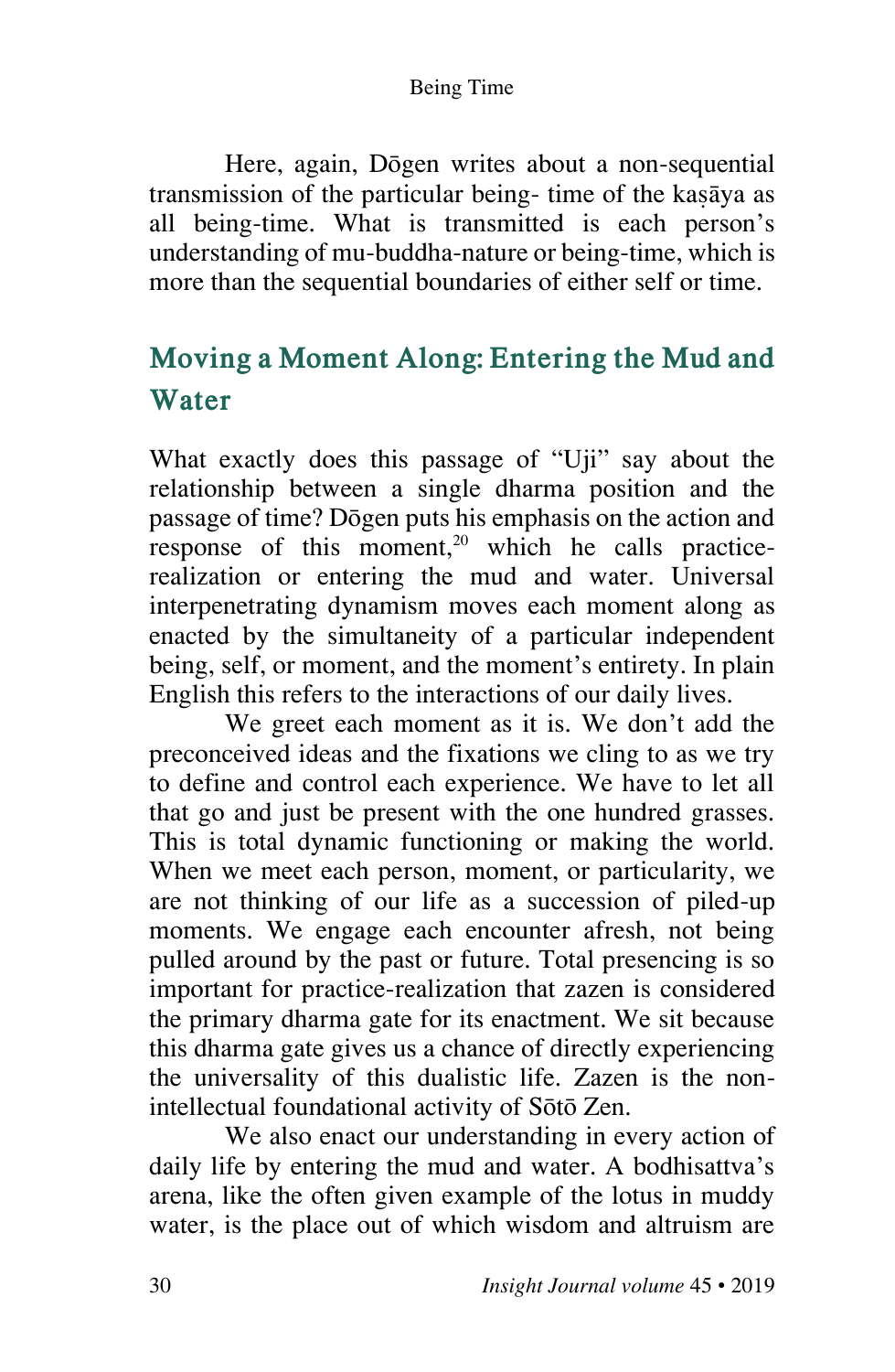born. We practice realization in the messiness of daily life. Driving our car may be just such a moment of wondrous function.

If we can go so far as to call our driving enlightened, then that driving must include the arising of compassion and selflessness as the situation requires. Ultimately our driving includes everything throughout time and space. Yet, we can't drive thinking about the nondual aspects of each thing we meet. Nor can we let our gripes about other drivers dominate our perspective. Rather we just meet each thing and respond within the context of a shared situation.

This meeting, this skillful means, wisdom, and compassion, may manifest as letting someone into a line of traffic, forgiving another driver's mistakes, or avoiding an accident. It means we can share the road when a stoplight is broken or a car is stalled. I cannot cite all the possibilities for enlightened driving, but we know when we are in its presence, especially if we are the recipient of such enlightened passage. This is our everyday experience of practicing "entering the mud, entering the water." Bodhisattva practice is not predicated upon a special religious environment; it is this moment as it is. This is the being-time of practice-realization. Entering the mud and entering the water are the activity of a bodhisattva entering his or her daily life. It is getting down in the trenches and helping ourselves and others realize the Way. This is passage as everyday occurrence.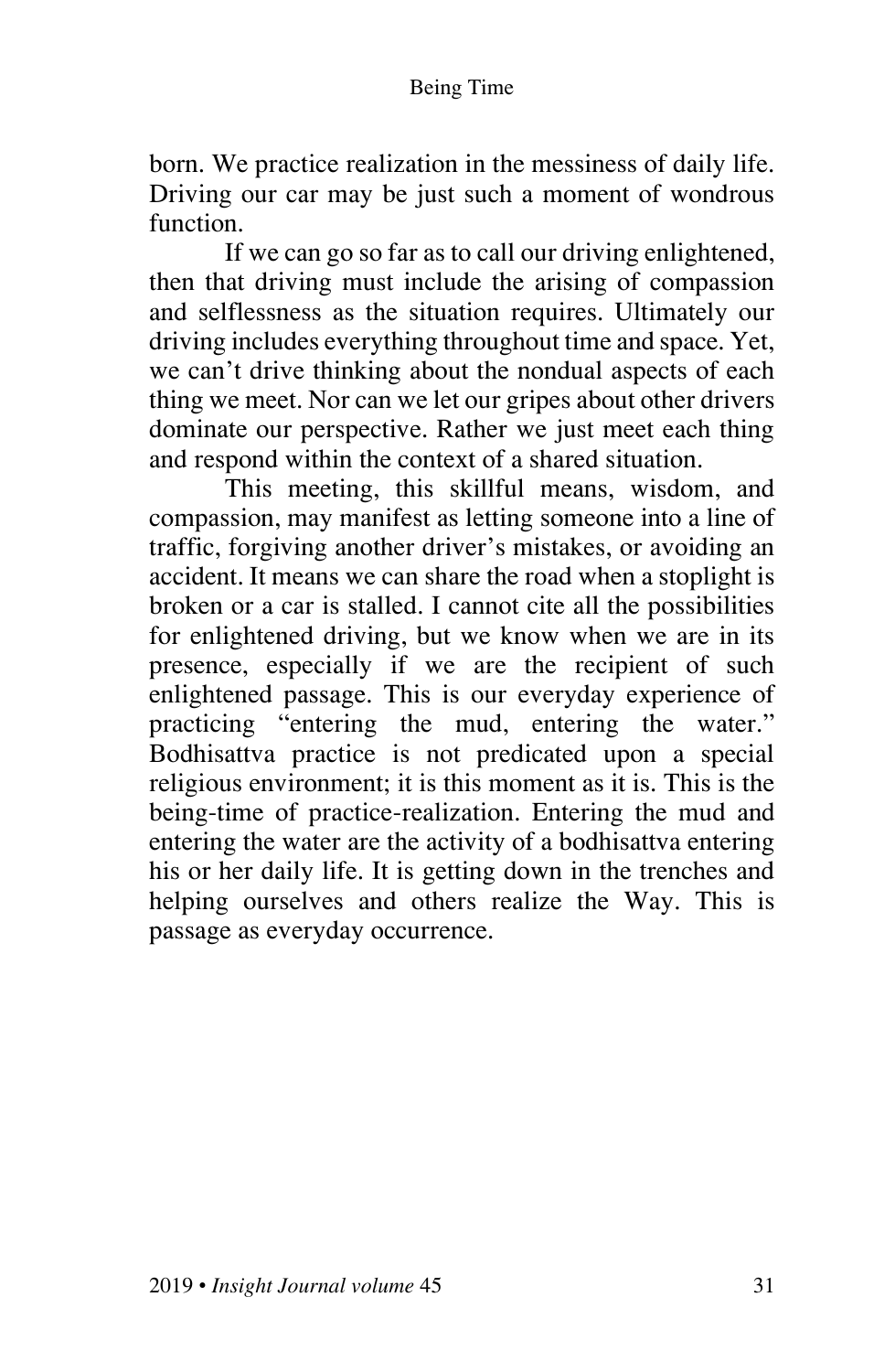<sup>3</sup> Waddell and Abe's translation of kyōryaku as "seriatim passage" is unfortunate. Seriatim implies an orderly sequence, thus making it easier to become confused about Dōgen's meaning. Waddell and Abe may want to point to the aspect of "coming and going" or sequential time that is not problematic. Or they may be acknowledging that our perception of being-time's passage has a linear aspect and is predicated upon causal relationships. However, "passage" is the most common translation for the Japanese word kyōryaku. Masao Abe translates kyōryaku as "passageless-passage," which may be the closest to Dōgen's meaning. Abe, A Study of Dōgen: His Philosophy and Religion, 84. Kim notes that while this word has the conventional meaning of to pass through or experience, Dōgen subtly shifts the meaning to "signify … 'the passage of time,' by which Dōgen denotes 'temporal dynamicity' or 'temporal movement'—the dynamics of the realized present, in and through which all time and all existence are salvifically actualized." Kim, Dōgen on Meditation and Thinking: A Reflection on his View of Zen, 70. In other words, understanding the how of passage in "Uji" is a dharma gate to realization and of actualized presencing. This passage is in conjunction with being-time as the realized now or nikon. Heine writes, "Nikon and kyōryaku are two inseparable, interpenetrating and ultimately selfsame, although provisionally distinguishable standpoints for understanding Uji. Neither has priority; the difference between them is a matter of viewing either the surface (nikon) or the cross-section (kyōryaku) of a total temporal phenomenon … Nikon designates the particular and immediate activity … kyōryaku suggests the entire context and background of events of man and universe." Heine, Existential and Ontological Dimensions of Time in Heidegger and Dōgen, 130.

<sup>4</sup> Waddell, Norman and Abe, Masao, translators. The Heart of Dōgen's Shōbōgenzo. SUNY Press: New York, 2002. 51-52.

<sup>5</sup> Stambaugh, Impermanence Is Buddha-Nature: Dōgen's Understanding of Temporality, 44.

<sup>&</sup>lt;sup>1</sup> There are many short biographies of Dōgen available. Two sources are: Kazuaki Tanahashi, ed., Moon in a Dewdrop: Writings of Zen Master Dōgen, 3–25; and Hee-Jin Kim, Eihei Dōgen: Mystical Realist (Somerville, MA: Wisdom Publica- tions, 2004), 14-49. Kim's essay is also reprinted in Shohaku Okumura, Realizing Genjokoan: The Key to Dōgen's Shōbōgenzō (Somerville, MA: Wisdom Publications, 2010), 211–61.  $\overline{a}$ 

 $2$ <sup>2</sup> Heine, The Zen Poetry of Dōgen: Verses from the Mountain of Eternal Peace, 103.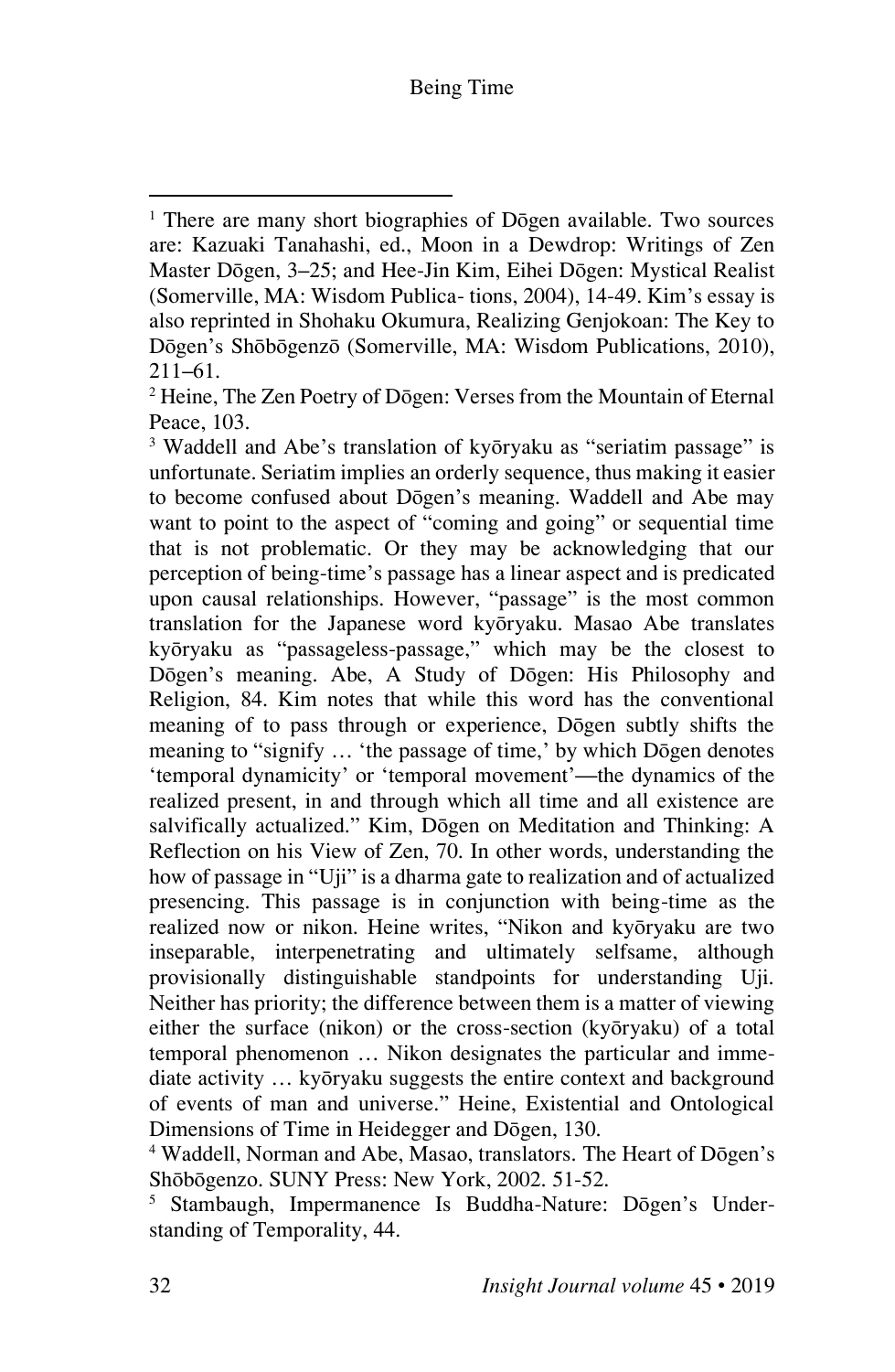$\overline{a}$ <sup>6</sup> Okumura, Realizing Genjokoan: The Key to Dōgen's Shōbōgenzō, 120.

<sup>7</sup> Okumura, Realizing Genjokoan: The Key to Dōgen's Shōbōgenzō, 120. Italics in original quotation.

<sup>8</sup> This kōan appears in the collections of Mumonkan (Gateless Gate) and Shōyō Roku (Book of Serenity). Dōgen discusses this kōan several places, in particular "Dai Shugyō" (Great Practice) and "Shinjin Inga" (Deep Belief in Cause and Effect). There is some controversy about how these two fascicles reflect Dōgen's understanding of karma. For a discussion of this question see Heine's "Critical Buddhism and Dōgen's Shōbōgenzō: The Debates over the 75-Fascicle and the 12 Fascicle Texts," Pruning the Bodhi Tree, The Storm over Critical Buddhism, 251–85.

<sup>9</sup> Nishijima and Cross, "Dai-shugyō, Great Practice," Master Dōgen's Shōbōgenzō, bk. 4, 44.

<sup>10</sup> Nishijima and Cross, "Dai-shugyō, Great Practice," Master Dōgen's Shōbōgenzō, bk. 4, 48

<sup>11</sup> "We should recognize that, just as it is inescapable for spring to be simply the spirit of spring itself, and for autumn likewise to be the beauty and ugliness of autumn itself, even if we try to be other than ourselves, we are ourselves. We should reflect also that even if we want to make these sounds of spring and autumn into ourselves, they are beyond us. Neither have they piled up upon us, nor are they thoughts just now existing in us. This means that we cannot see the four elements and five aggregates of the present as ourselves and we cannot trace them as someone else. Thus, the colors of the mind excited by a flower or the moon should not be seen as self at all, but we think of them as our self." Nishi- jima and Cross, "Yui-butsu-yo-butsu, Buddhas Alone, Together with Buddhas," Master Dōgen's Shōbōgenzō, bk. 4, 214.

 $12$  The four elements are earth, water, fire, and air. The five aggregates (form, feelings, perception, volition, and consciousness) are another way to refer to a person.

<sup>13</sup> Nishijima and Cross, "Yui-butsu-yo-butsu, Buddhas Alone, Together with Buddhas," Master Dōgen's Shōbōgenzō, bk. 4, 214.

<sup>14</sup> Okumura, Shōbōgenzō-zuimonki: Sayings of Eihei Dōgen Zenji recorded by Koun Ejō, 174.

<sup>15</sup> Heine, Existential and Ontological Dimensions of Time in Heidegger and Dōgen, 55. Brackets added to original quotation.

<sup>16</sup> Waddell and Abe, "Busshō (Buddha-nature)," The Heart of Dōgen's Shōbōgenzō, 74. Brackets in original quotation.

<sup>17</sup> Mu busshō s literal translation is "no buddha-nature," meaning that reality is beyond saying there is buddha-nature or there is not buddhanature. Expression of mu is essentially realization.

2019 • *Insight Journal volume* 45 33